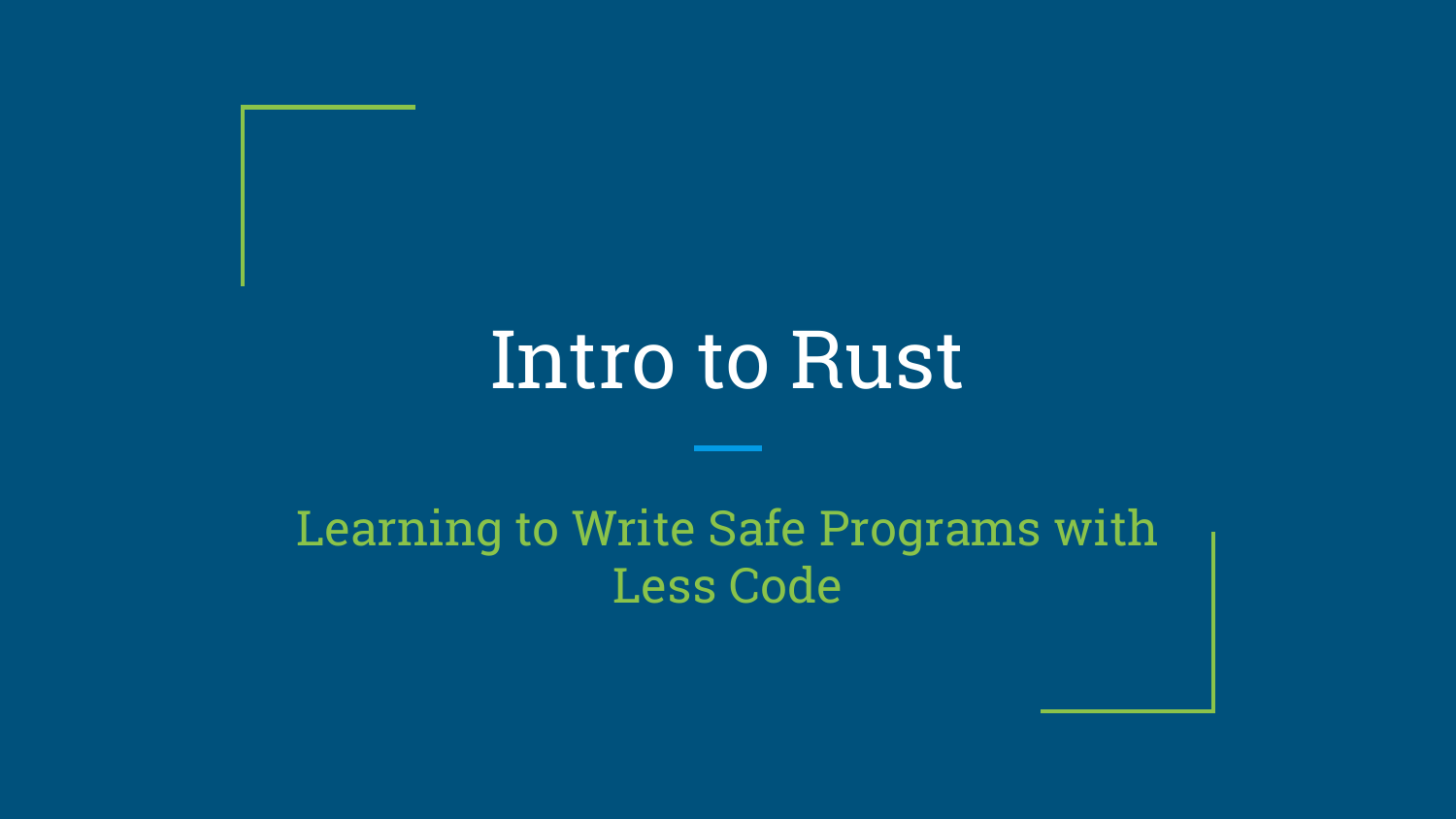# First: do we need another language?

- Language evolution is important
- New ideas can improve old languages (python, java, php)
- $\bullet$  New communities can be built from the ground up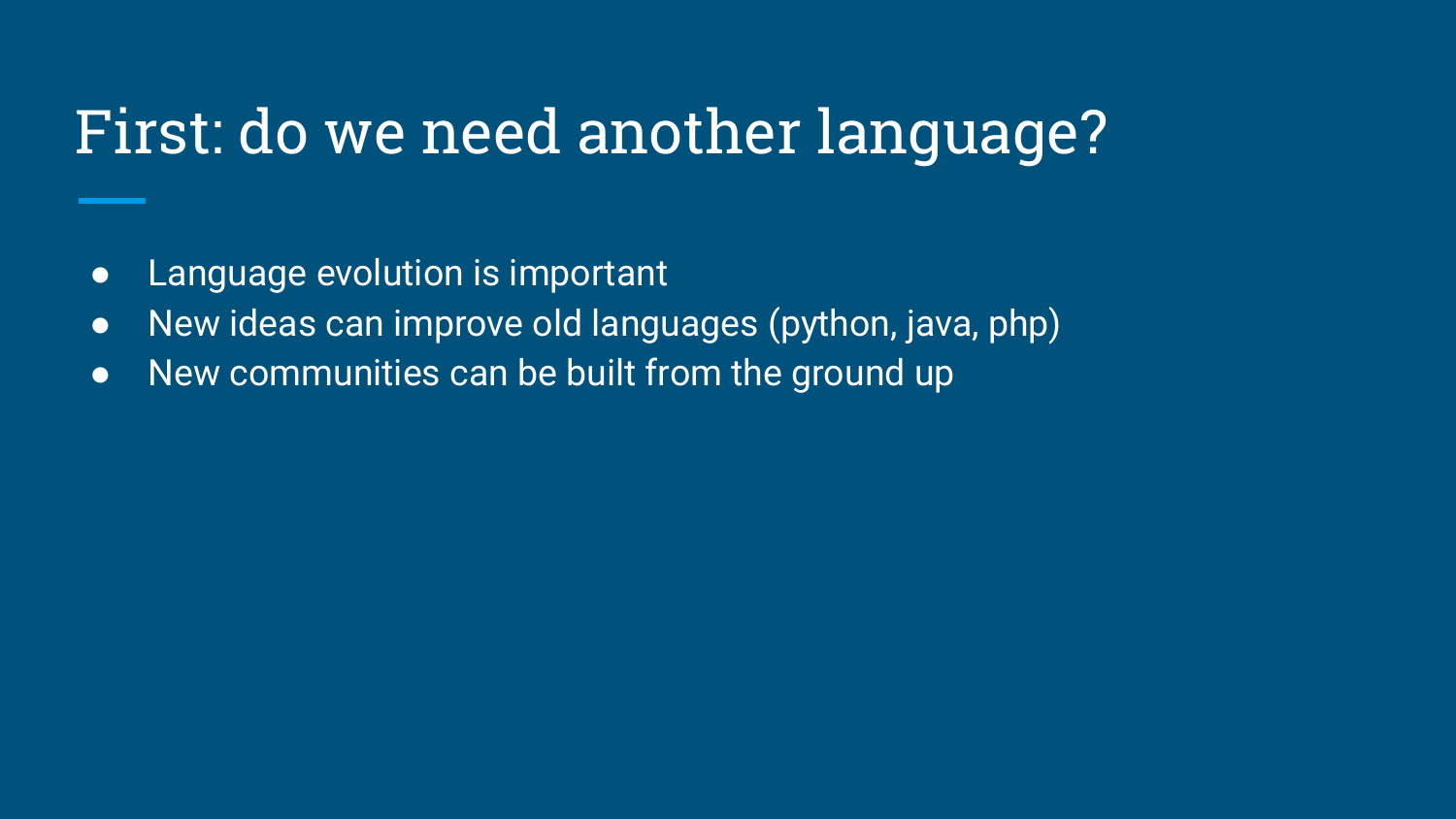#### ~70% of security bugs are from memory safety [1]



from <https://xkcd.com/1700/>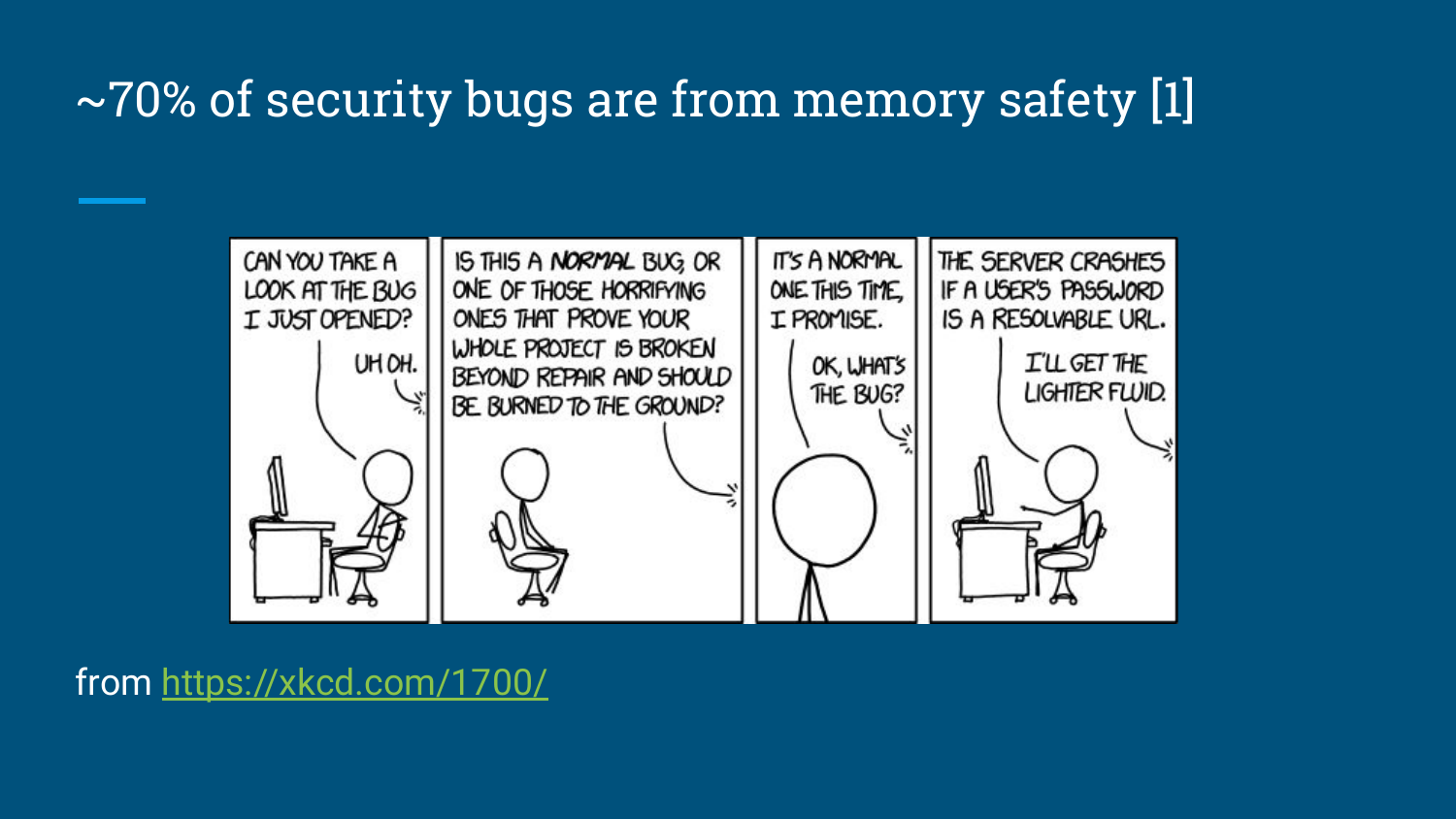# Challenges for system languages

How can we:

- Describe low level programs with high level abstractions
- Avoid a costly runtime (no garbage collection)
- Make safe memory guarantees at compile time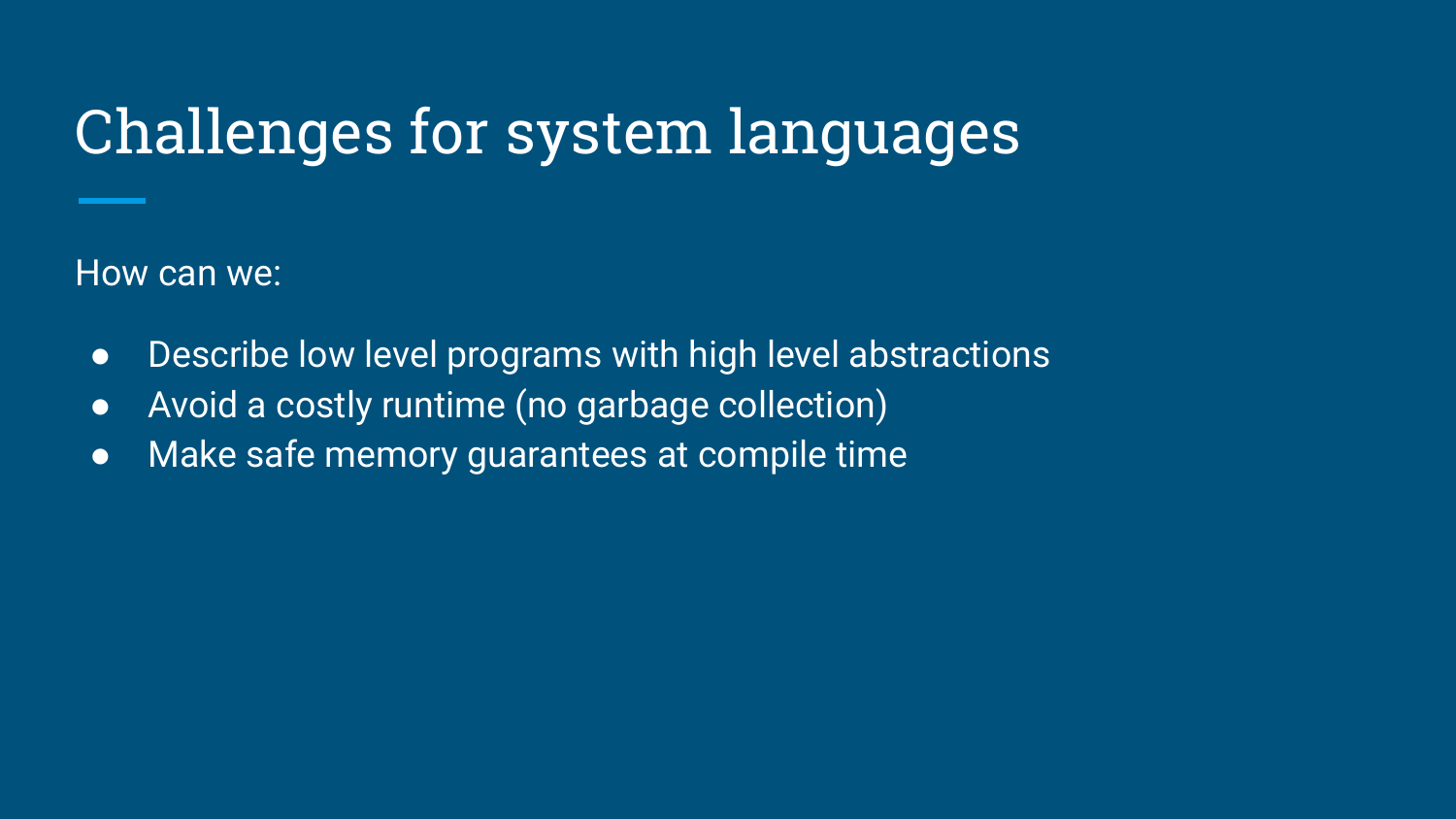#### The answer: a better compiler

The rust compiler knows a lot about your program:

- Whenever values are assigned to variables
- Which code accesses and/or attempts to change values
- When values go out of scope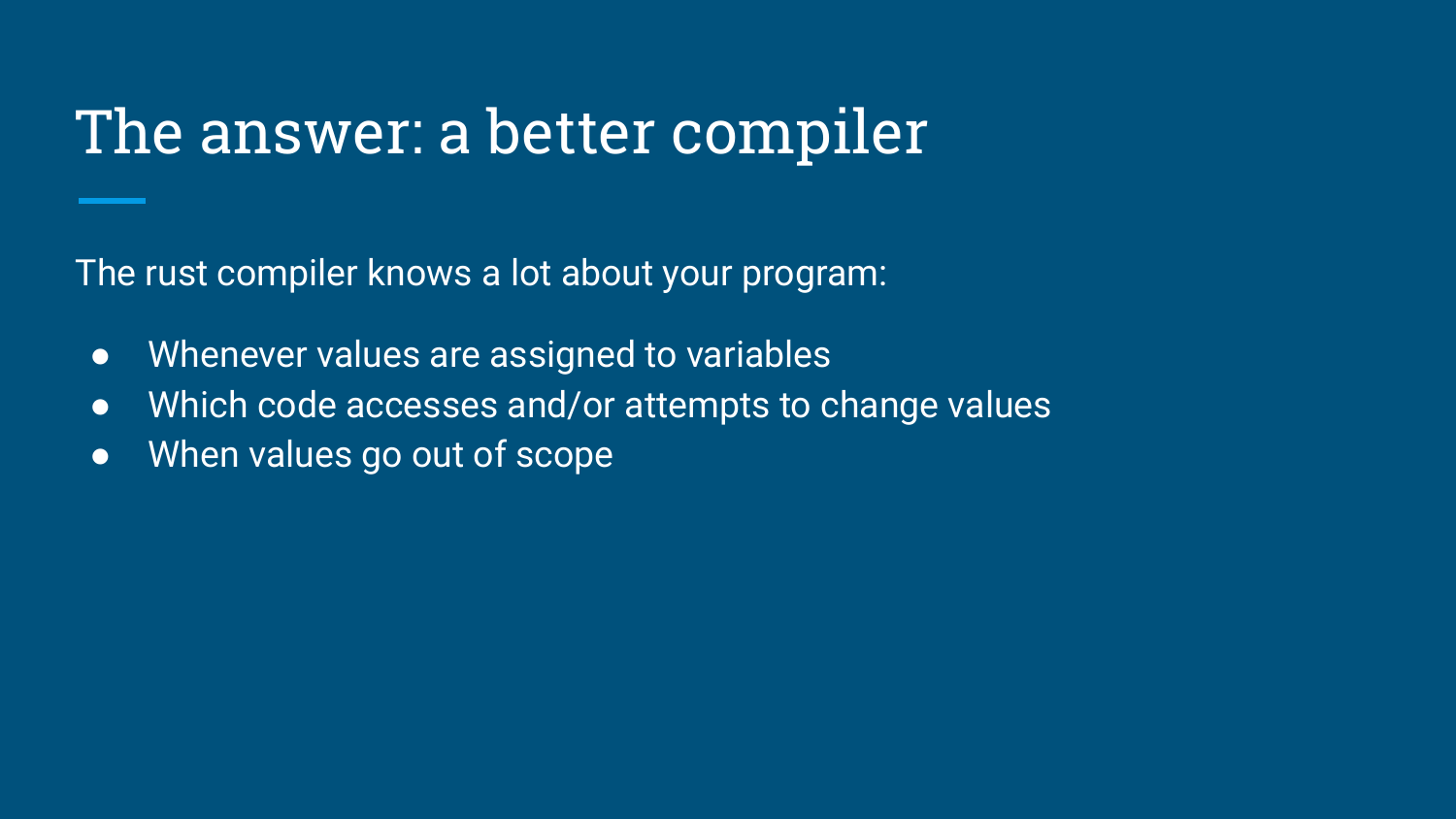### Introducing rust's ownership model

- $\bullet$  Every value has an owner (in foo = 5, foo is the owner)
- There can only be one
- The value can be moved to a new owner (let  $x = 5$ ; let  $y = x$ ;)
- Values are dropped when the owner goes out of scope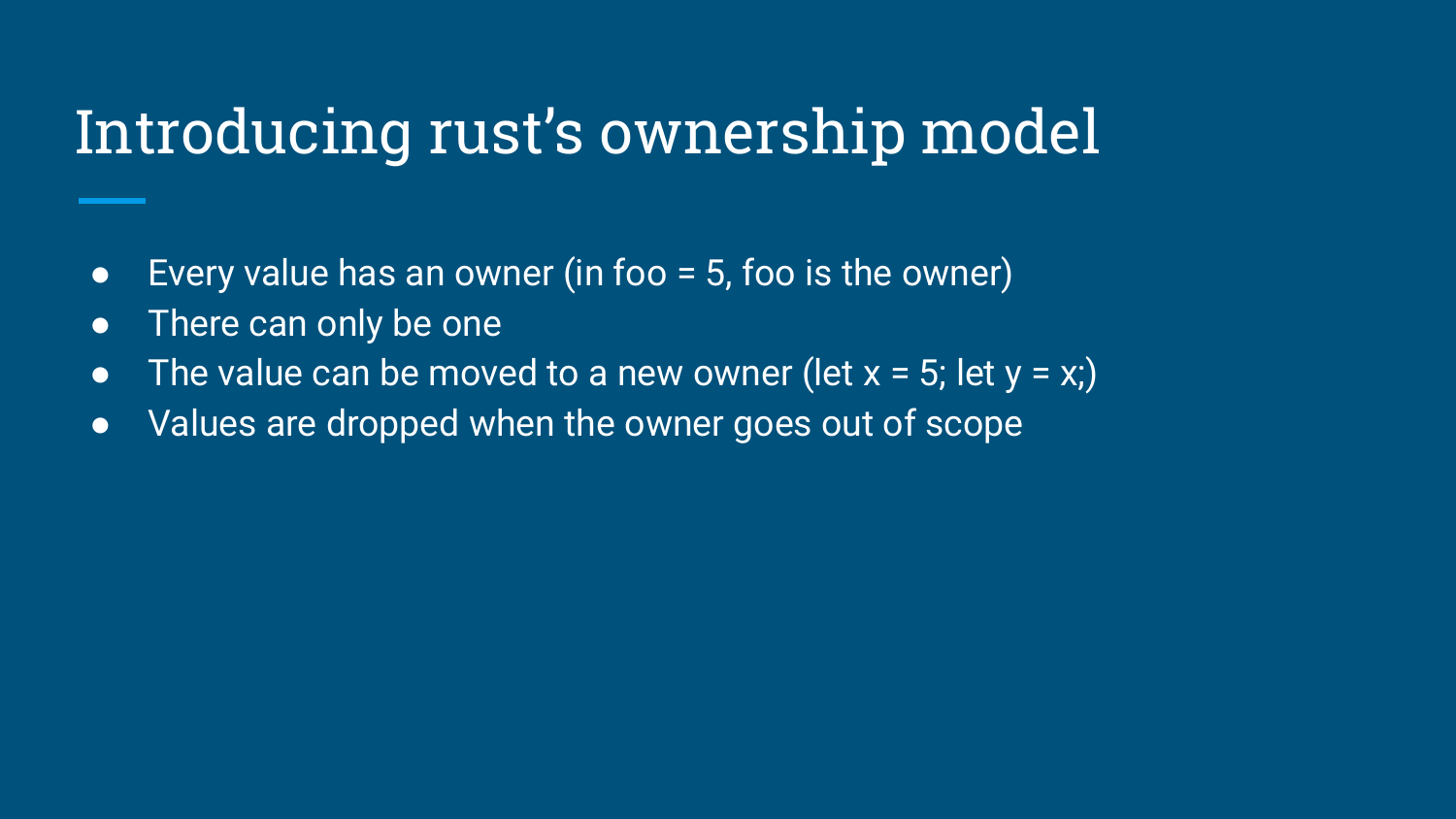# What happens next?

```
let s1 = String::from("hello");let s2 = s1;
```

```
println! ("{}, world!", s1);
```


#### from <https://doc.rust-lang.org/book/ch04-01-what-is-ownership.html>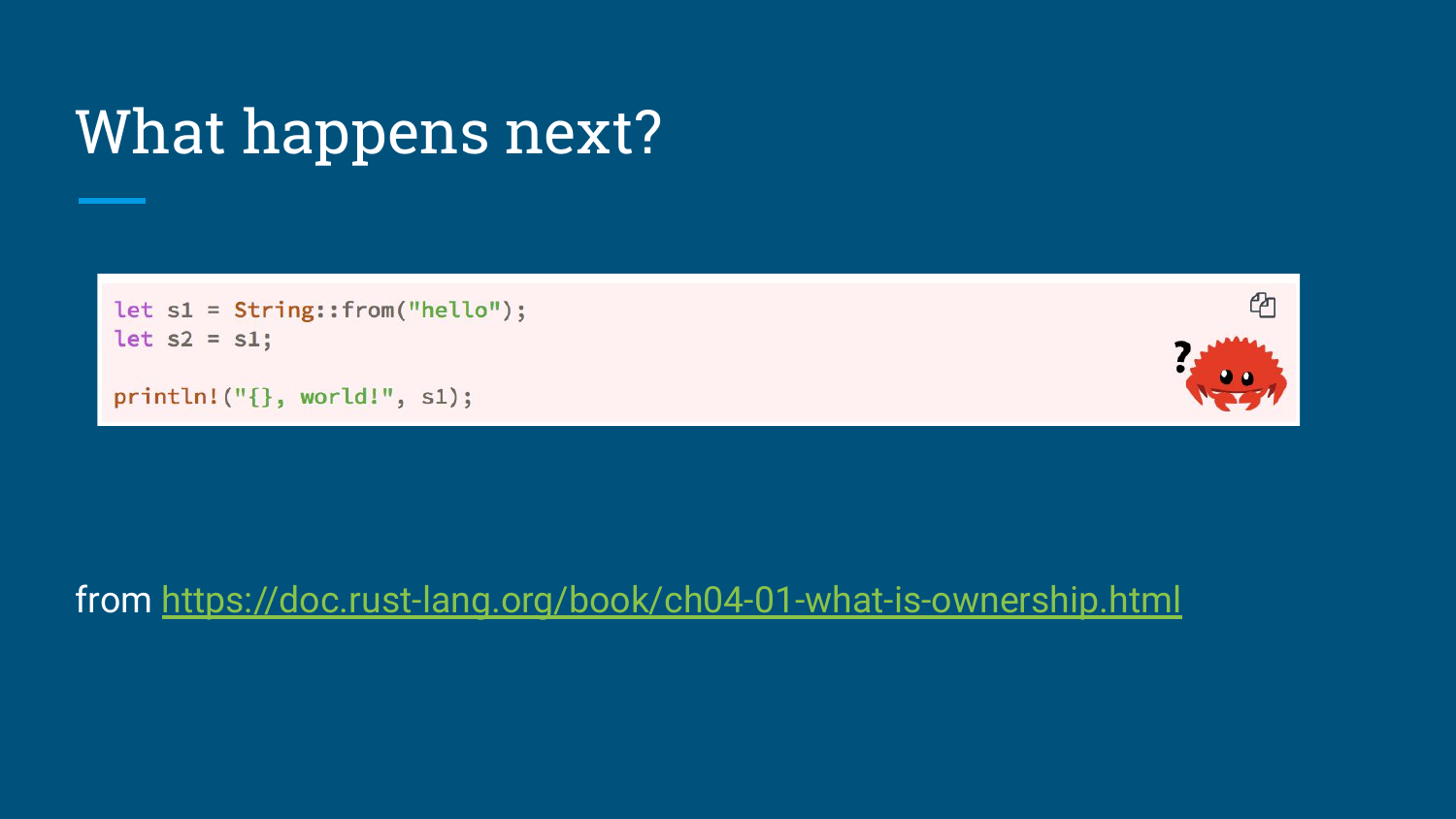# s1 is no longer the owner

```
error[E0382]: use of moved value: 's1'
 \leftarrow> src/main.rs:5:28
3
        let s2 = s1;
             -- value moved here
\overline{4}5
        printIn! ("{};, world!", s1);
                                 ^^ value used here after move
  = note: move occurs because 's1' has type 'std::string::String', which does
  not implement the `Copy` trait
```
ው

from <https://doc.rust-lang.org/book/ch04-01-what-is-ownership.html>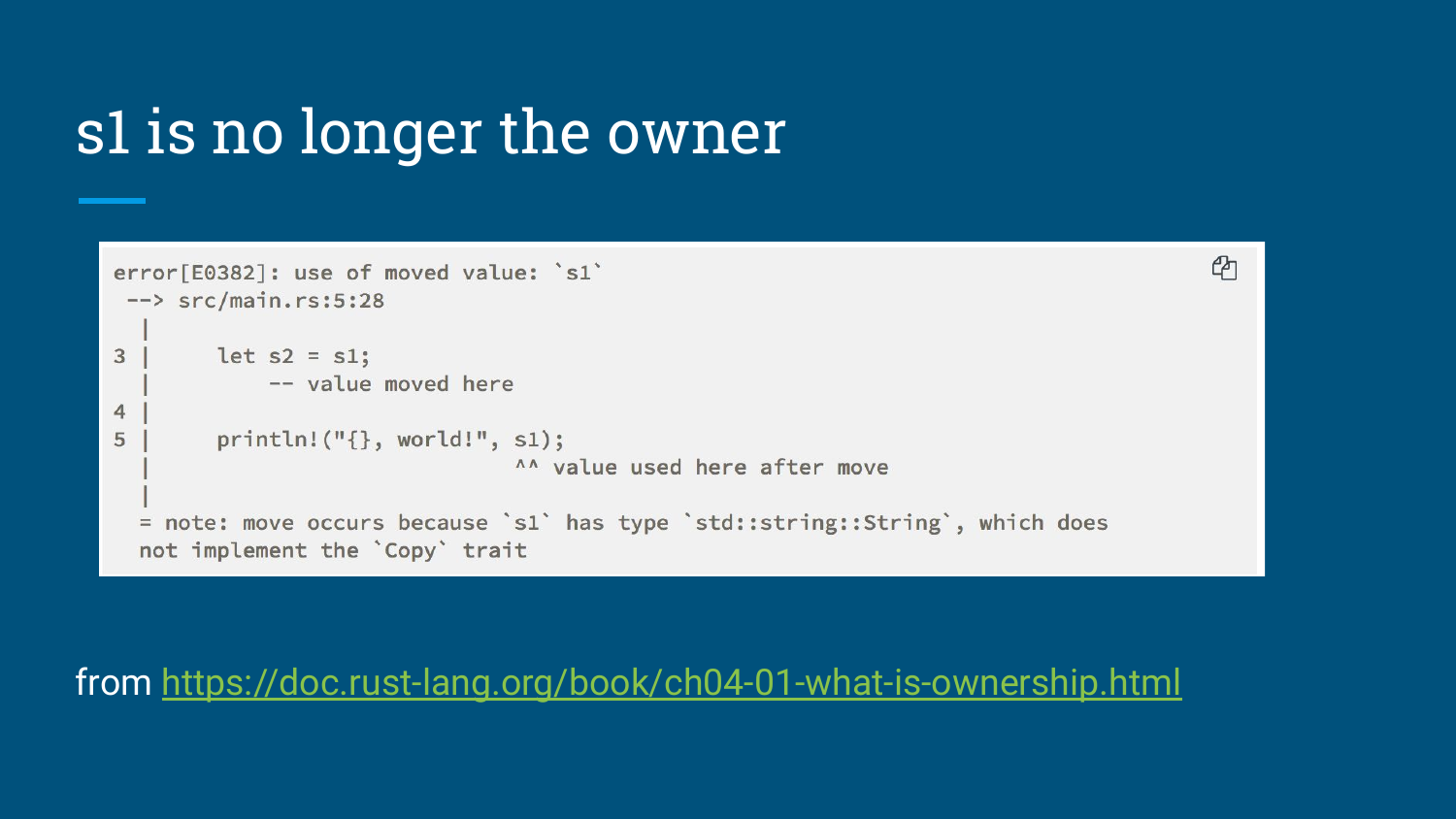### Borrowing

- You can have as many immutable (read-only) references as you want
- Or you can have one mutable (read/write) reference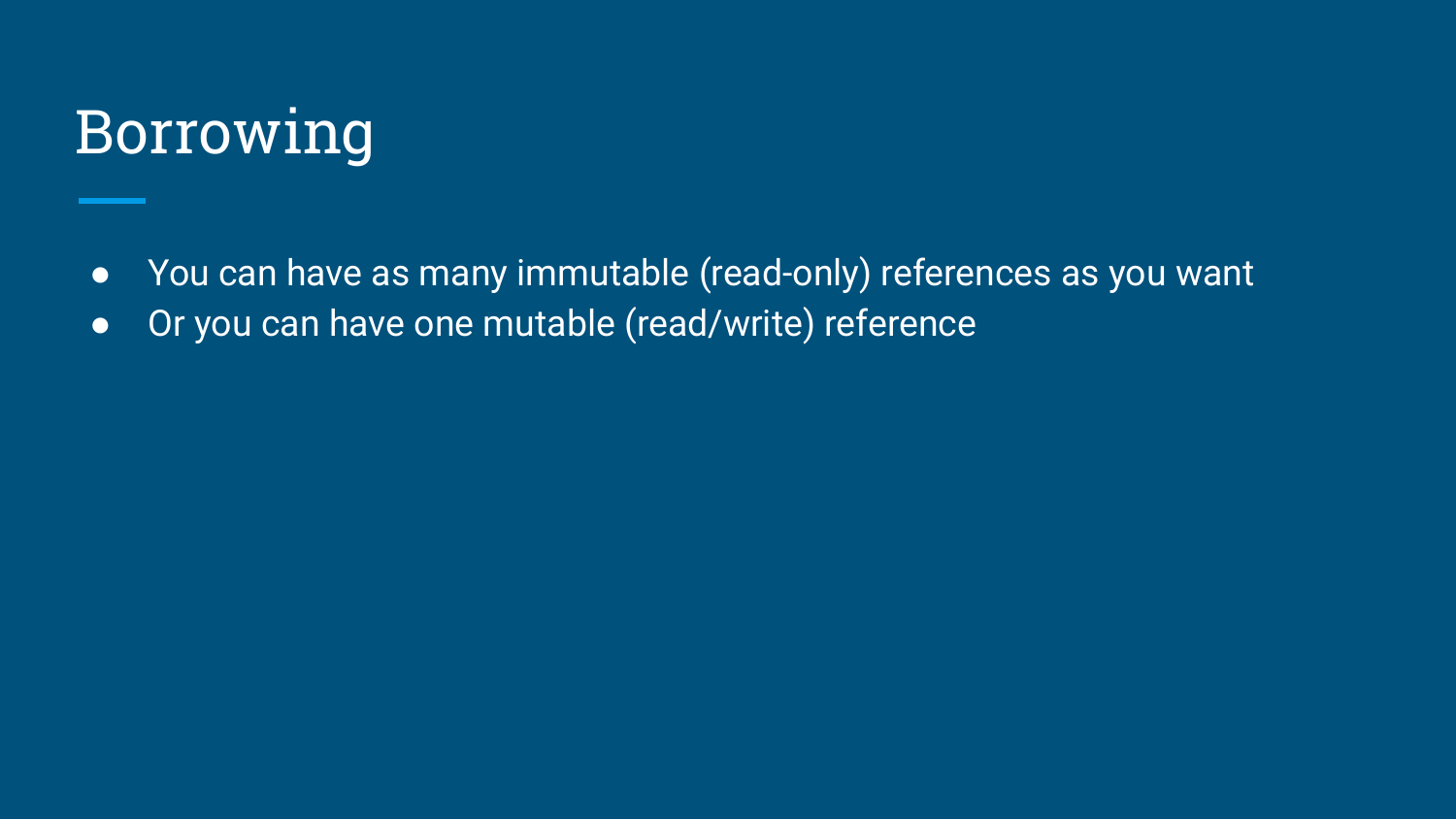### What happens next?

```
fn main() {
    let mut s = String::from("hello");
    ſ
        let r1 = 8mut s;ł
    let r2 = 8mut s;\mathcal{F}
```
from <https://doc.rust-lang.org/book/ch04-02-references-and-borrowing.html>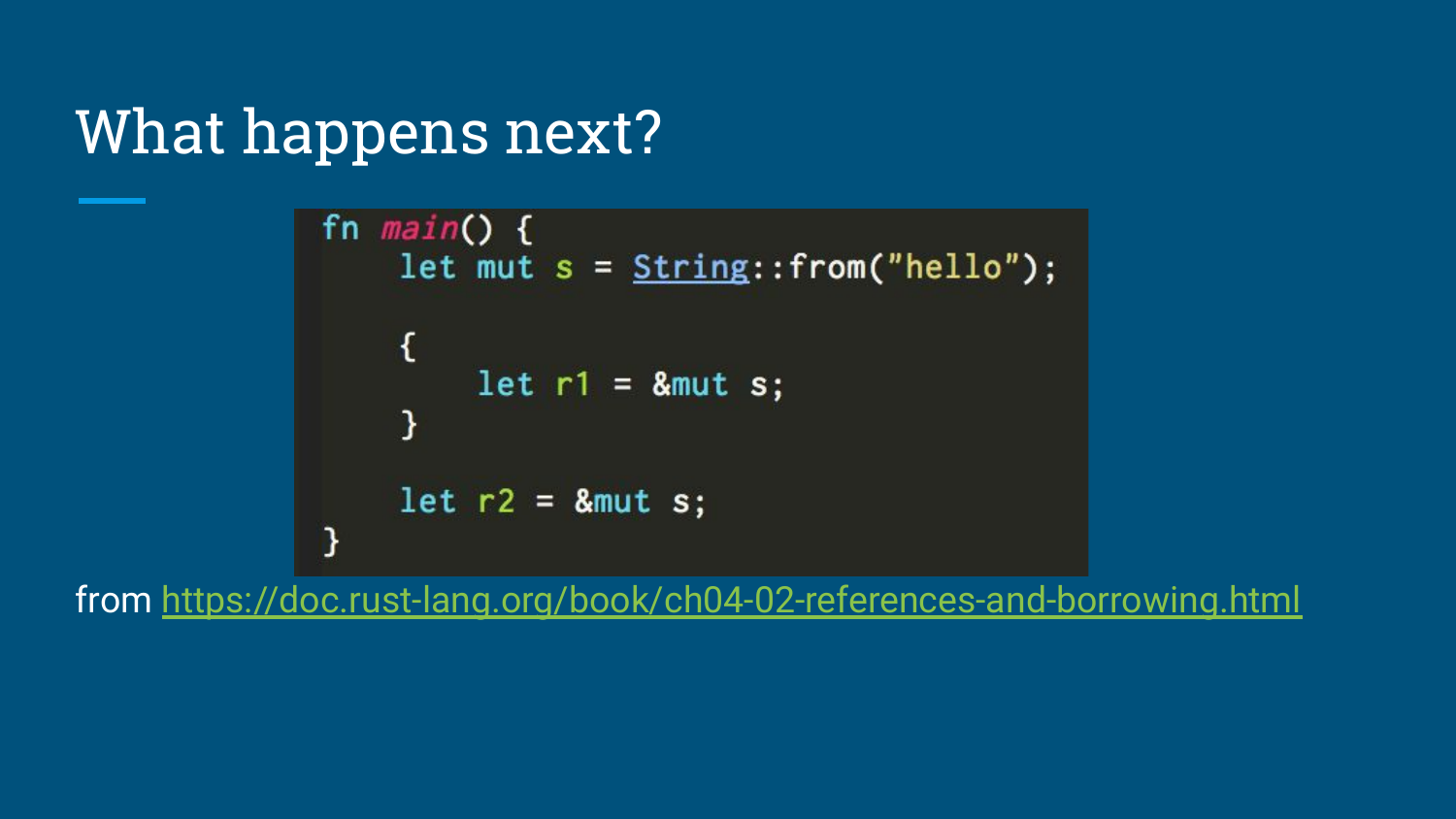# Goodbye to null

- An option type is an enum that can have Some(<value>) or None
- Any code that uses it needs to handle both possible cases
- No null references or missing code paths

"I call it my billion-dollar mistake."

-Tony Hoare, inventor of the null reference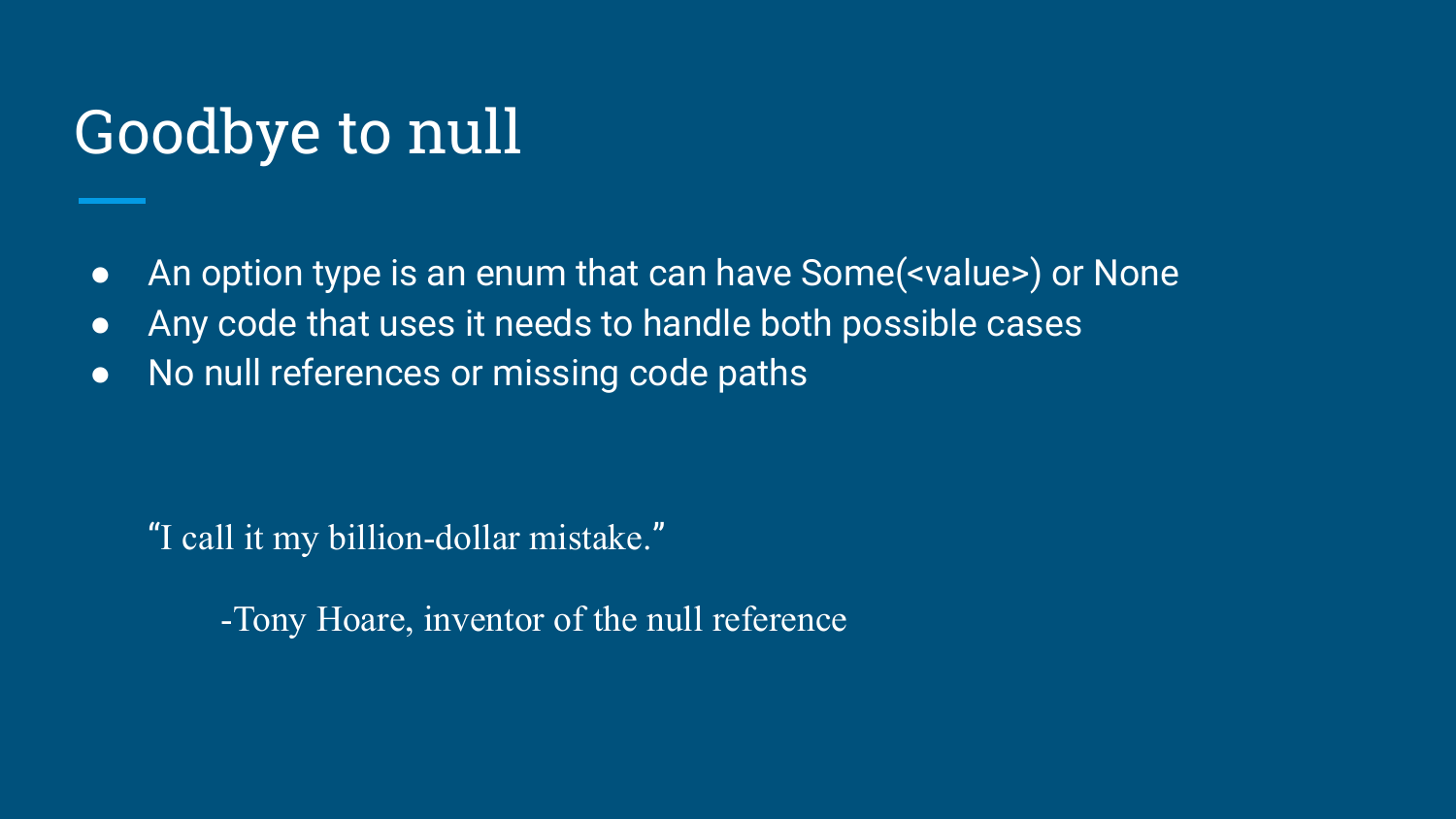# The Option type defined



The type variable T can be substituted with any type to make a new type.

e.g. Option<String>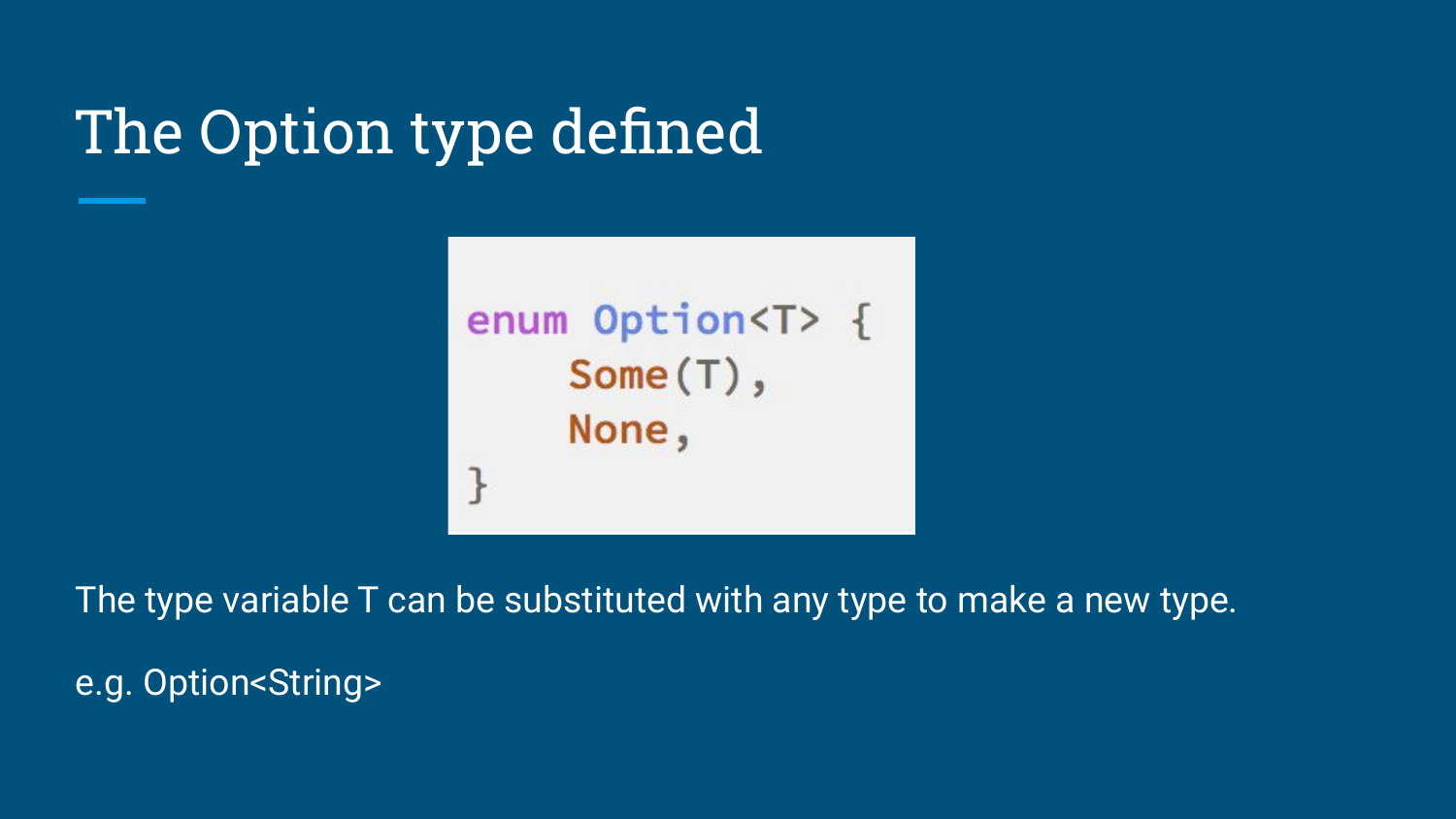# Pattern matching

```
fn plus_one(x: 0ption <i>is</i> 32) -> 0ption <i>is</i> 32 {
     match x \{None \Rightarrow None,
          Some(i) => Some(i + 1),
     \mathbf{R}\mathcal{F}let five = Some(5);let six = plus\_one(five);let none = plus-one(None);
```
from <https://doc.rust-lang.org/book/ch06-02-match.html>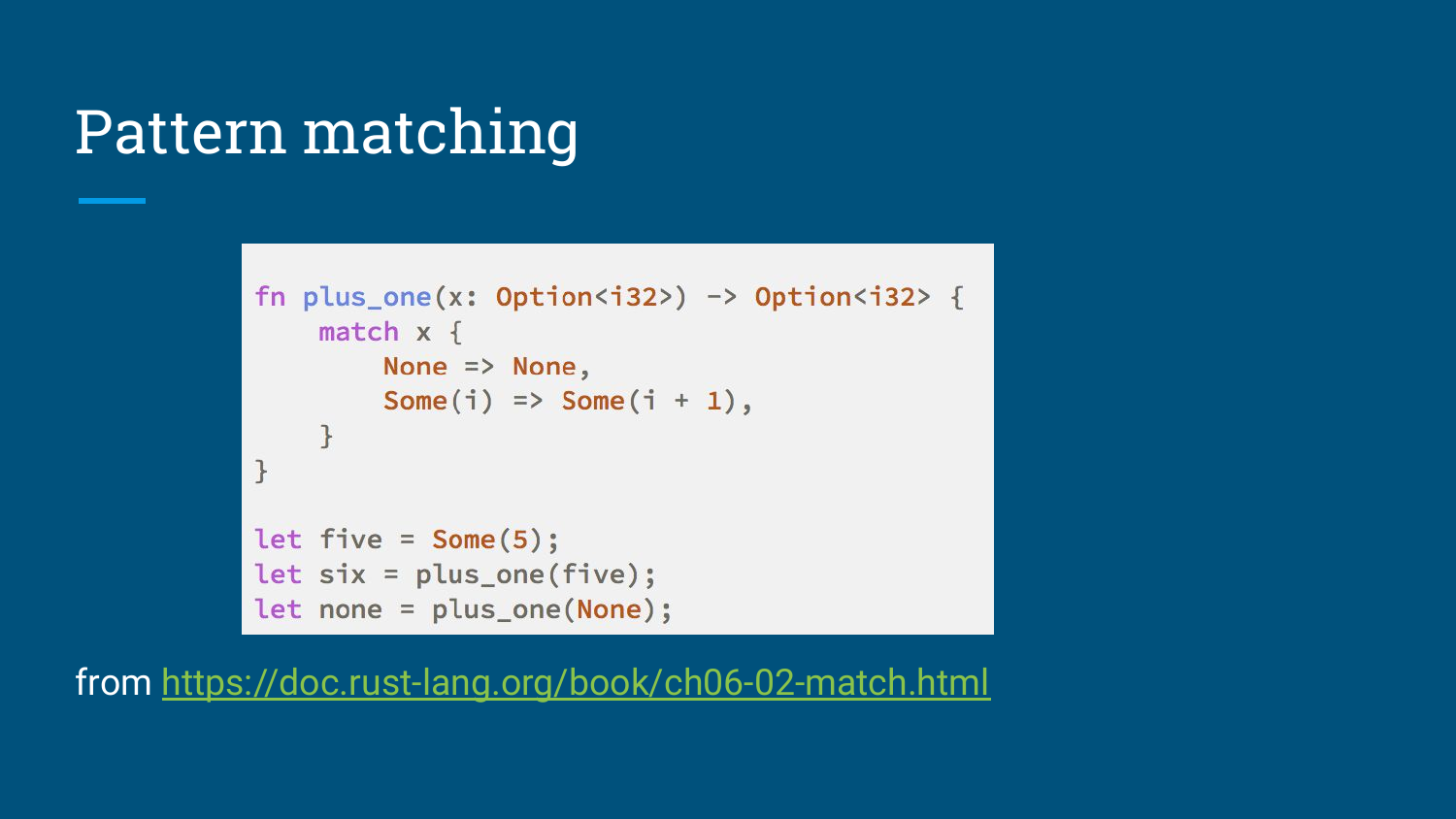## Error propagation with ?

```
use std::io;
use std::io::Read;
use std::fs::File;
fn read_username_from_file() -> Result < String, io::Error> {
    let mut s = String::new();
    File::open("hello.txt")?.read_to_string(&mut s)?;
   0k(s)
```
from <https://doc.rust-lang.org/book/ch09-02-recoverable-errors-with-result.html>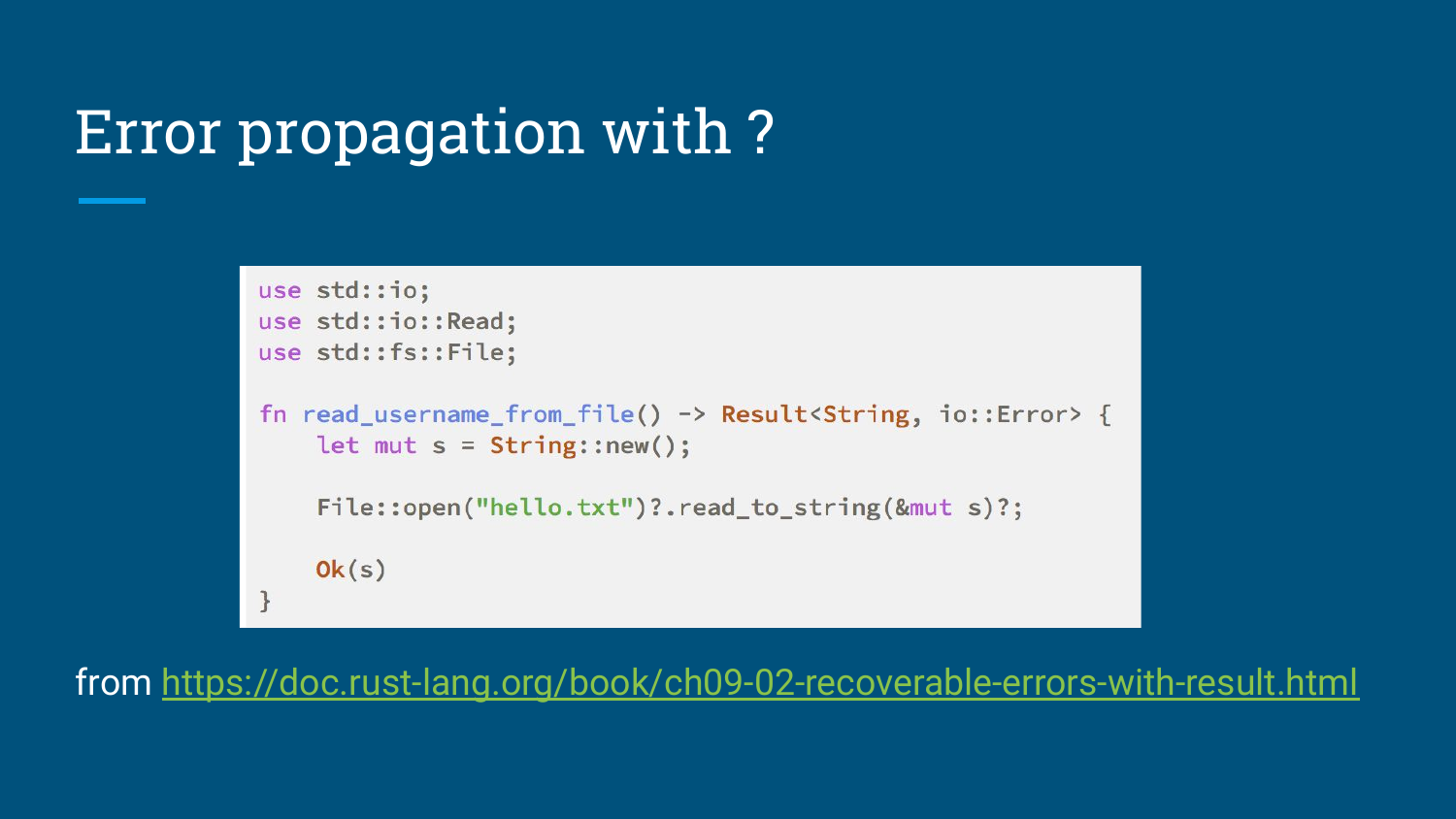### Zero cost abstractions

The compiler removes any overhead or unnecessary runtime lookups for features like:

- Pattern matching
- Generics
- Traits
- Iterators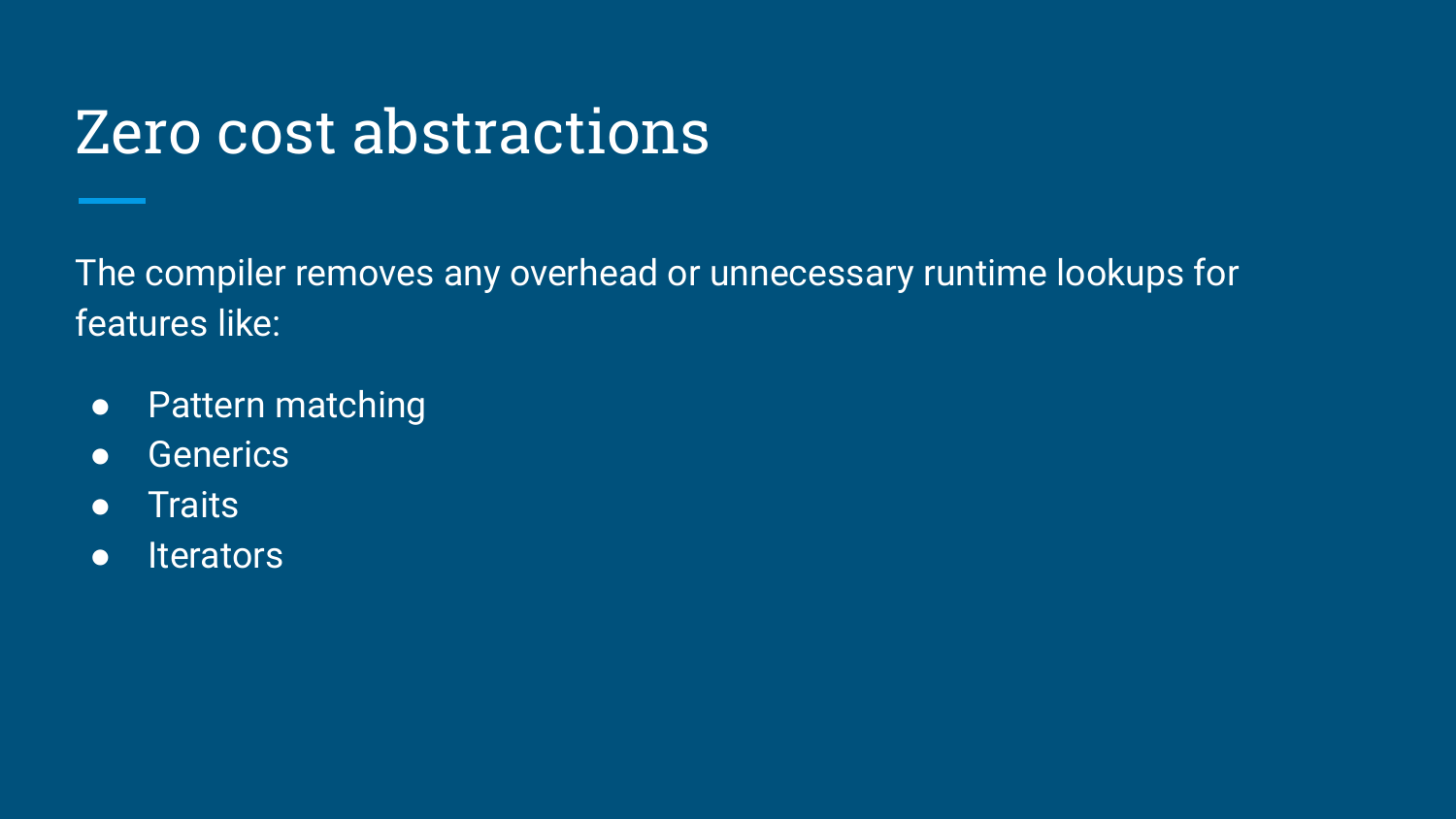#### Fearless concurrency in rust

- Uses channels to communicate
- Threads are OS-level threads (not green threads)
- Ownership/borrowing prevents data races and common bugs
- There's nothing\* special!

\* aside from the sync/send traits and threading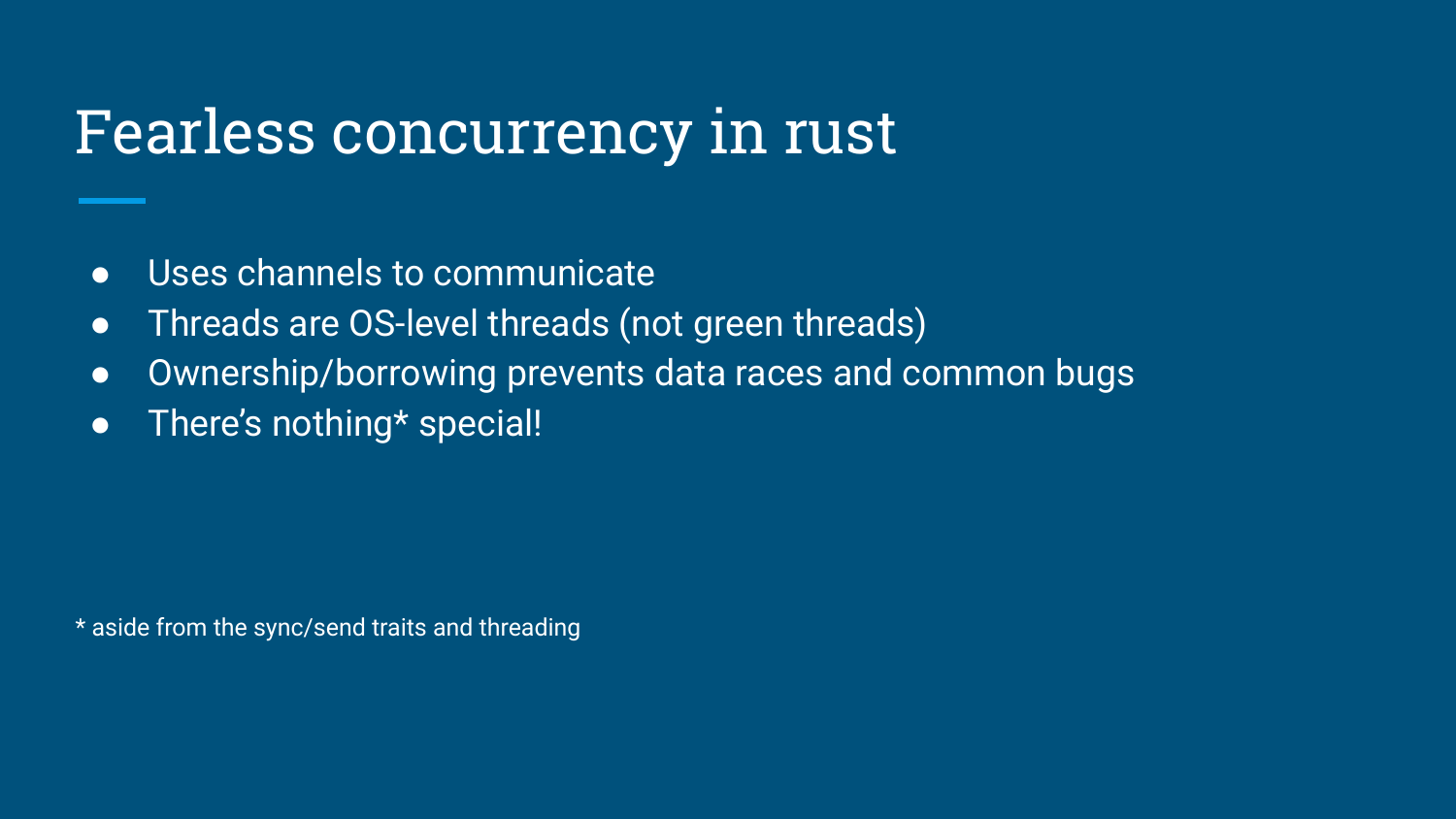#### API docs

- Building docs compiles your code
- API docs can't get out of date
- Types are linked to their definitions and sources
- Provides links to dependency's documentation
- You can even use compiler-checked doc tests!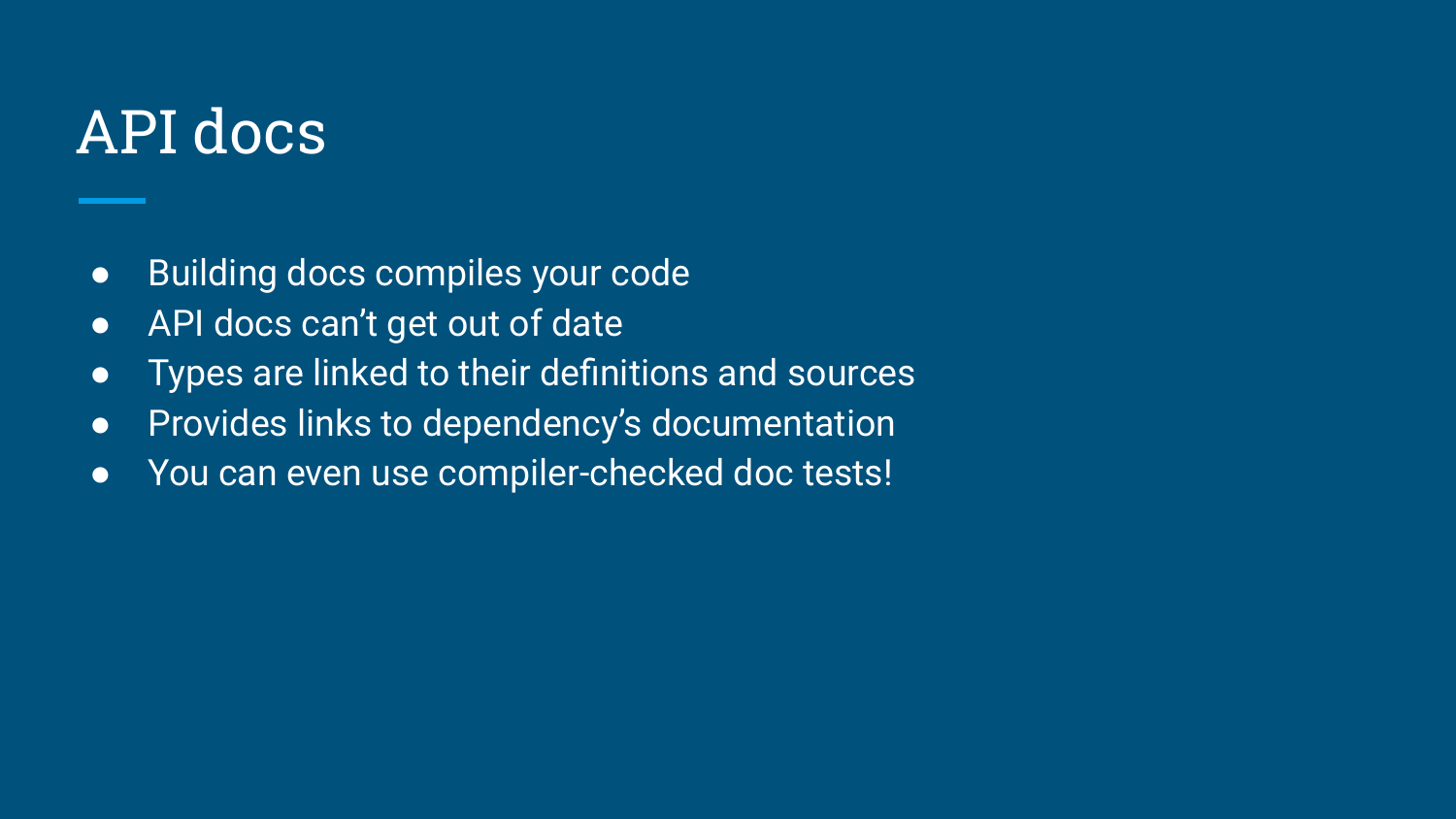# API docs: example

#### How would you work with the `Path` library?

#### **Methods**

- impl Path  $[-]$ 
	- $[-]$  pub fn new<S: AsRef<OsStr> + ?Sized>(s: &S) -> &Path

Directly wraps a string slice as a Path slice.

This is a cost-free conversion.

from <https://doc.rust-lang.org/std/path/struct.Path.html>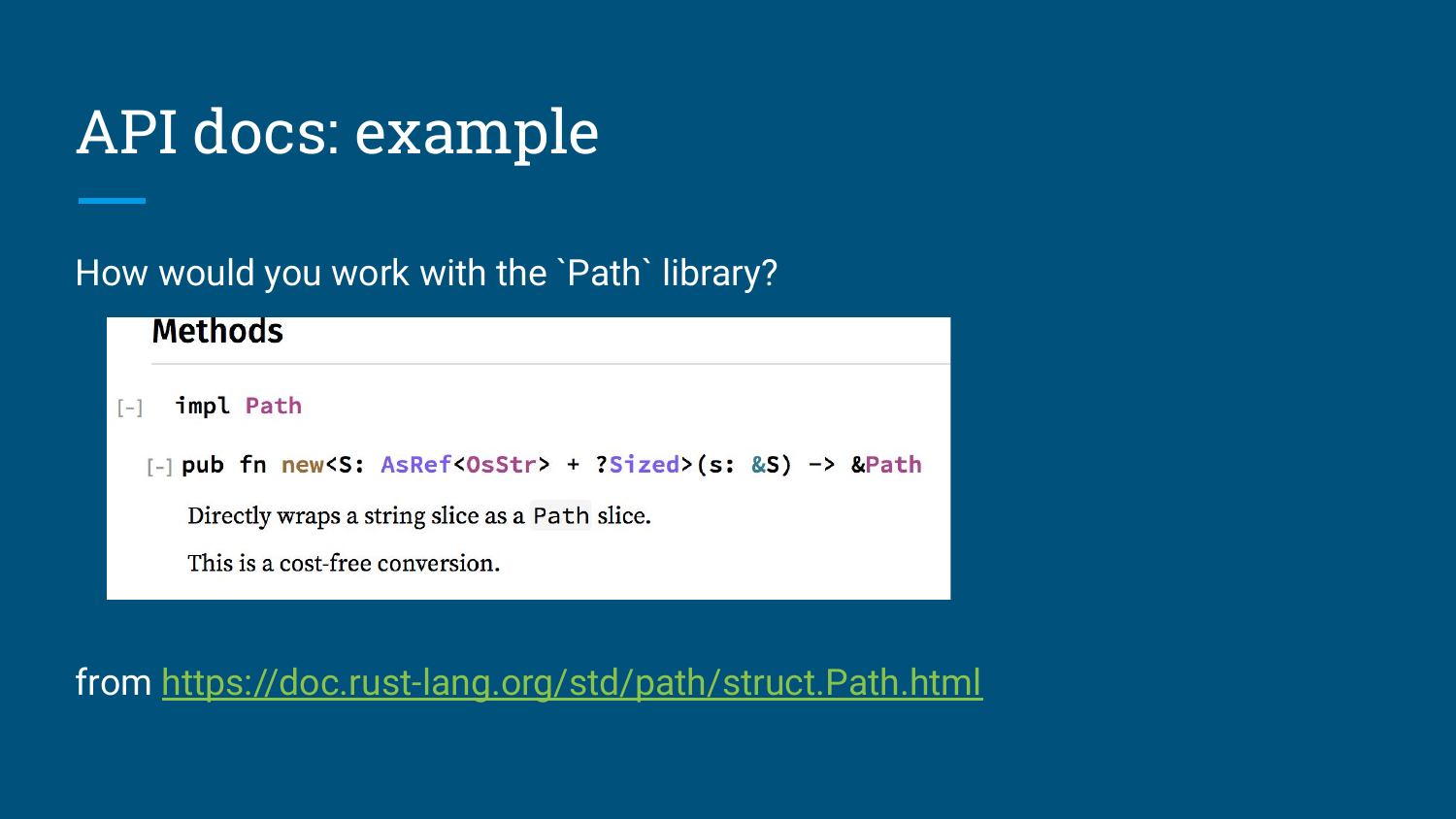# WebAssembly (WASM)

- No garbage collection makes it easy to compile to new targets
- Rust .wasm files are small (no runtime)
- Supported by firefox, chrome, IE, safari
- Deploy your apps straight to the web
- It's not JavaScript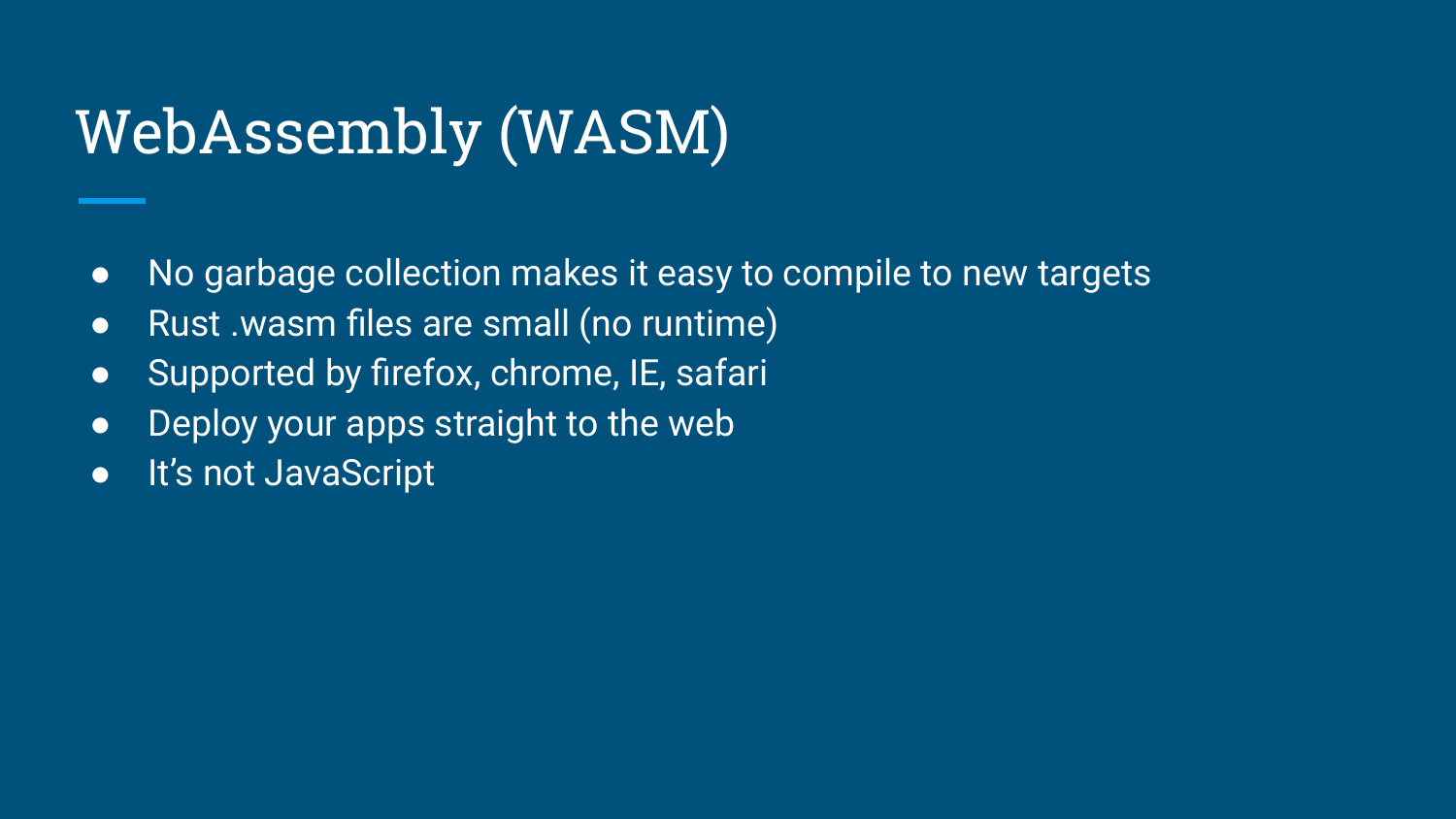#### When to use rust

- Greenfield projects
- Anywhere you'd use a low level language
- Compiled extensions for python
- WASM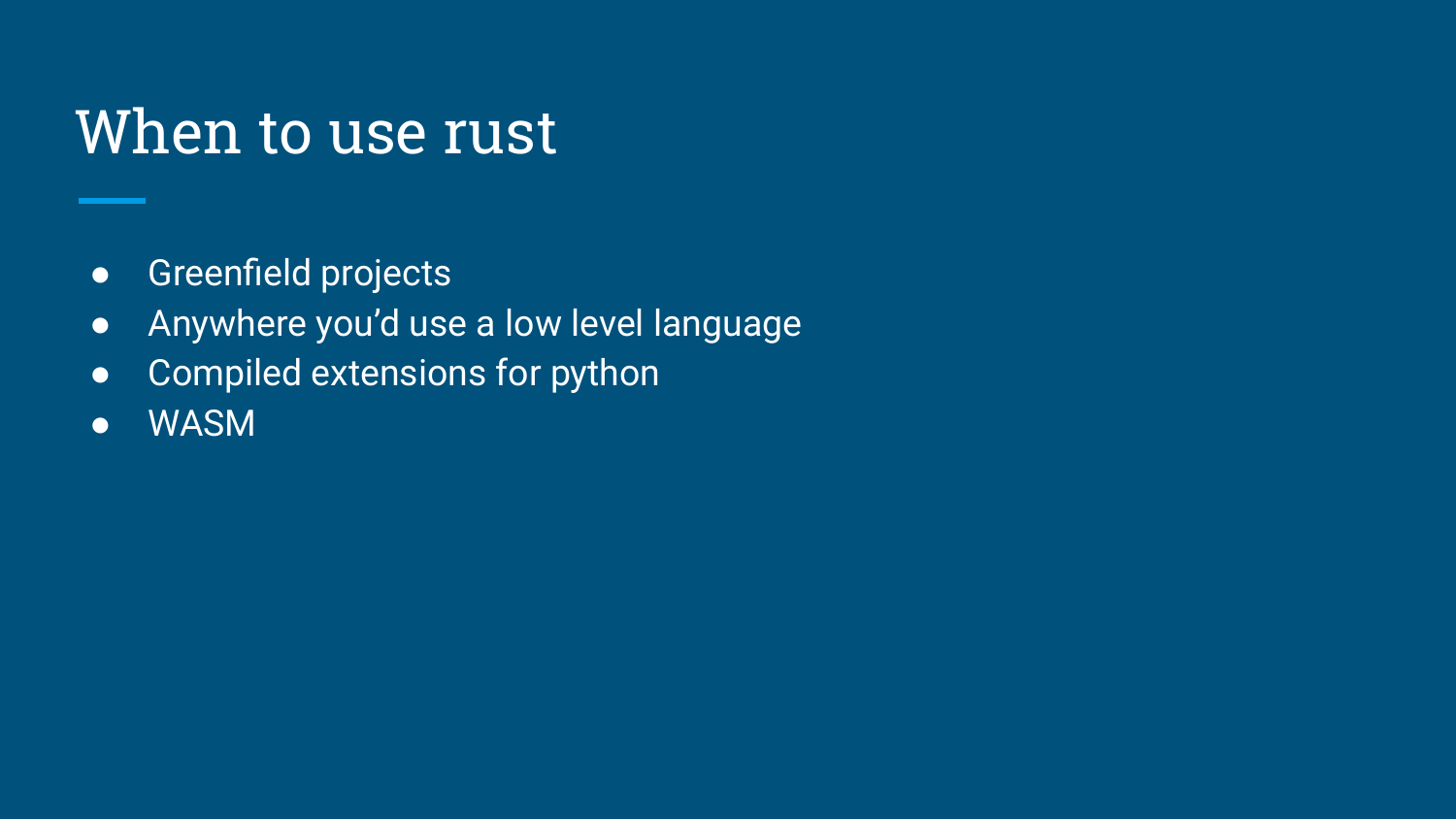#### When not to use rust

- Great abstractions! ...still not suited to scripting
- Not the most common skillset
- Doesn't have the libraries of java and python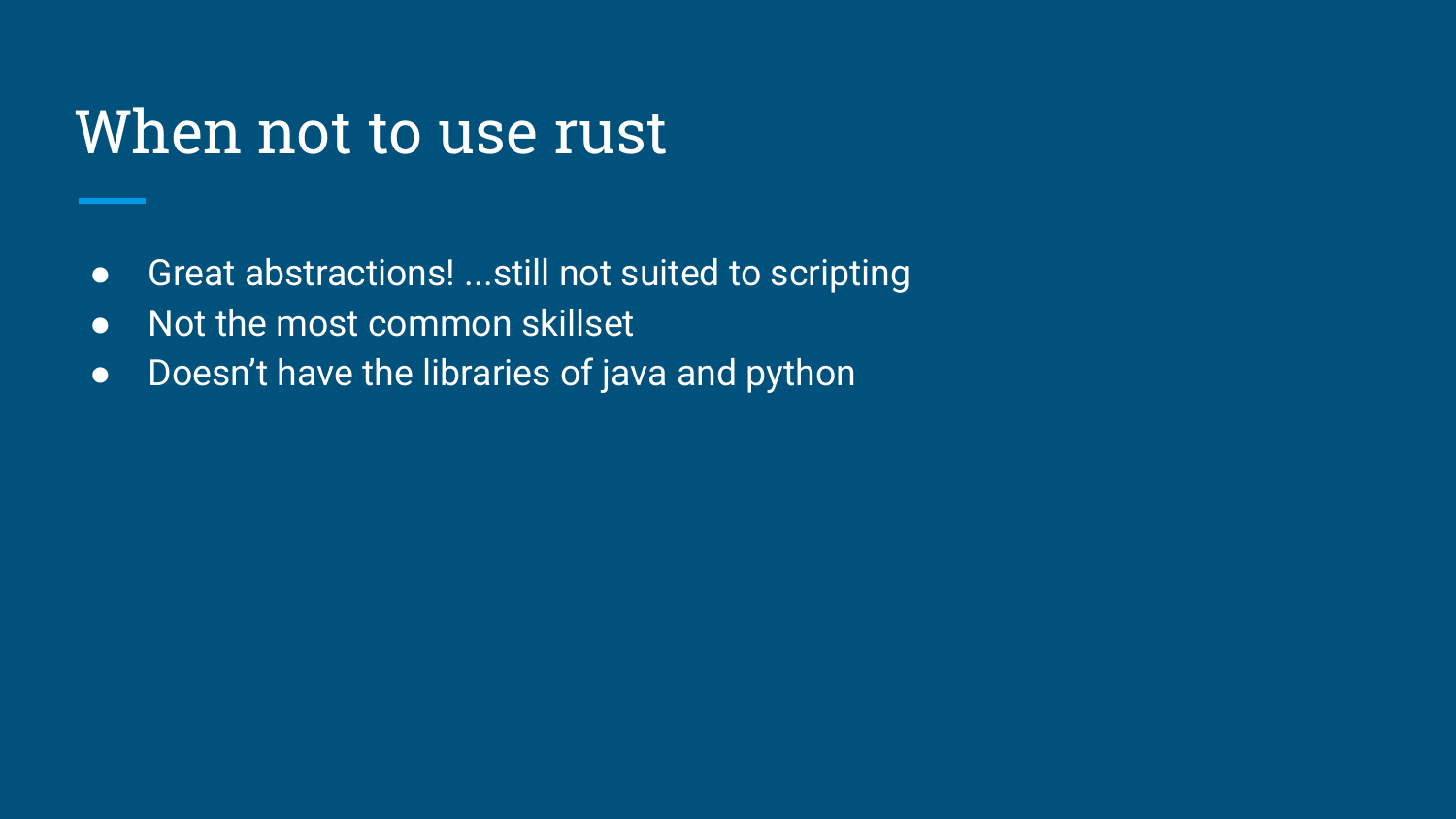# How do I learn more?

- <https://doc.rust-lang.org/stable/book/>
- <https://github.com/ericrasmussen/rust-exercises/>